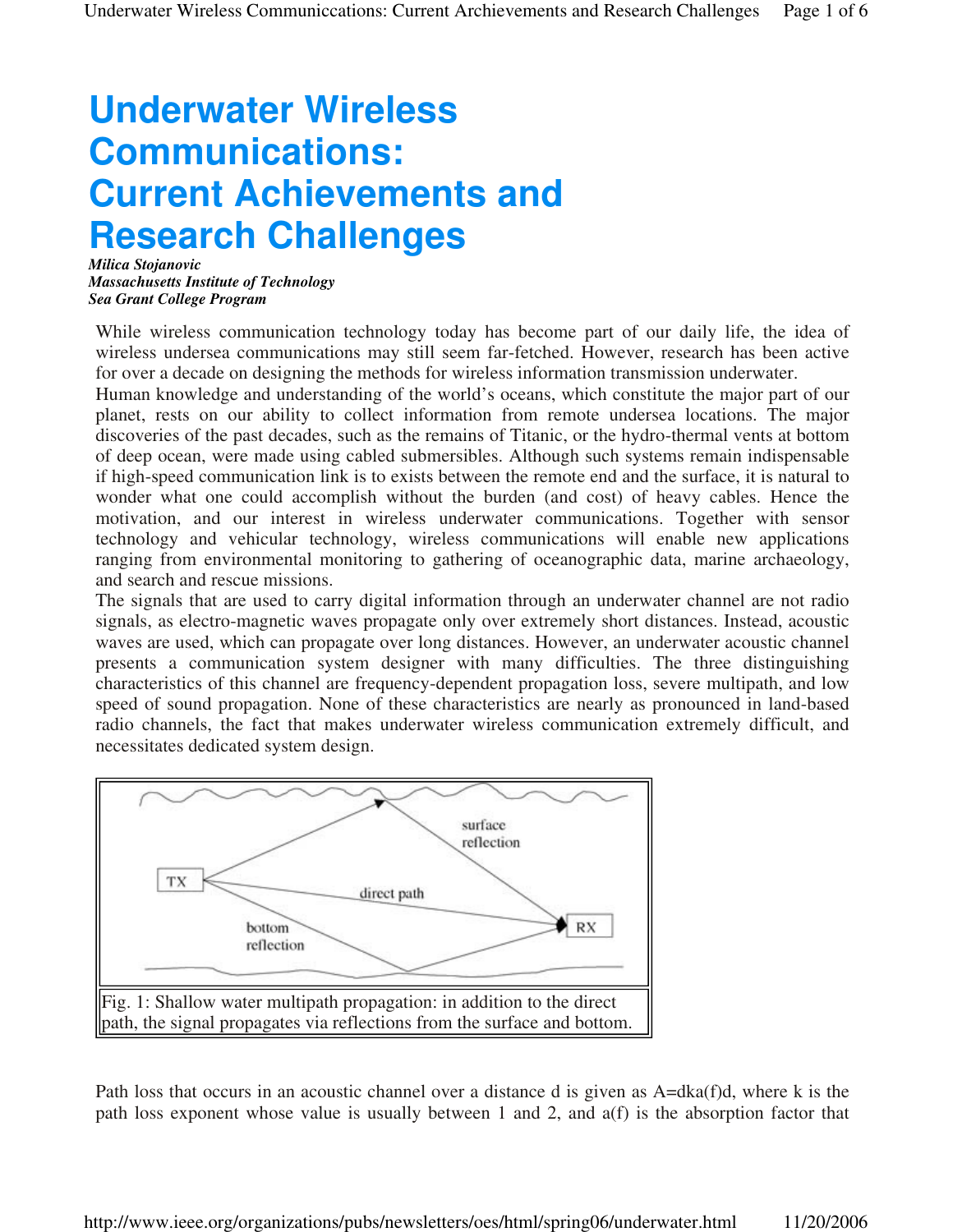depends on the frequency f.. This dependence severely limits the available bandwidth: for example, at distances on the order of 100 km, the available bandwidth is only on the order of 1 kHz. At shorter distances, a larger bandwidth is available, but in practice it is limited by the that of the transducer. Also in contrast to the radio systems, an acoustic signal is rarely narrowband, i.e., its bandwidth is not negligible with respect to the center frequency.



Within this limited bandwidth, the signal is subject to multipath propagation, which is particularly pronounced on horizontal channels. In shallow water, multipath occurs due to signal reflection from the surface and bottom, as illustrated in Figure 1. In deep water, it occurs due to ray bending, i.e. the tendency of acoustic waves to travel along the axis of lowest sound speed. Figure 2 shows an ensemble of channel responses obtained in deep water. The multipath spread, measured along the delay axis, is on the order of 10 ms in this example. The channel response varies in time, and also changes if the receiver moves. Regardless of its origin, multipath propagation creates signal echoes, resulting in intersymbol interference in a digital communication system. While in a cellular radio system multipath spans a few symbol intervals, in an underwater acoustic channel it can spans few tens, or even hundreds of symbol intervals! To avoid the intersymbol interference, a guard time, of length at least equal to the multipath spread, must be inserted between successively transmitted symbols. However, this will reduce the overall symbol rate, which is already limited by the system bandwidth. To maximize the symbol rate, a receiver must be designed to counteract very long intersymbol interference.

The speed of sound underwater varies with depth and also depends on the environment. Its nominal value is only 1500 m/s, and this fact has a twofold implication on the communication system design. First, it implies long signal delay, which severely reduces the efficiency of any communication protocol that is based on receiver feedback, or hand-shaking between the transmitter and receiver. The resulting latency is similar to that of a space communication system, although there it is a consequence of long distances traveled. Secondly, low speed of sound results in severe Doppler distortion in a mobile acoustic system. Namely, if the relative velocity between the transmitter and receiver is ±v, then a signal of frequency fc will be observed at the receiver as having frequency fc  $(1\pm v/c)$ . At the same time, a waveform of duration T will be observed at the receiver as having duration  $T(1\pm v/c)$ . Hence, Doppler shifting and spreading occur. For the velocity v on the order of few m/s, the factor v/c, which determines the severity of the Doppler distortion, can be several orders of magnitude greater than the one observed in a land-mobile radio system! To avoid this distortion, a noncoherent modulation/detection must be employed. Coherent modulation/detection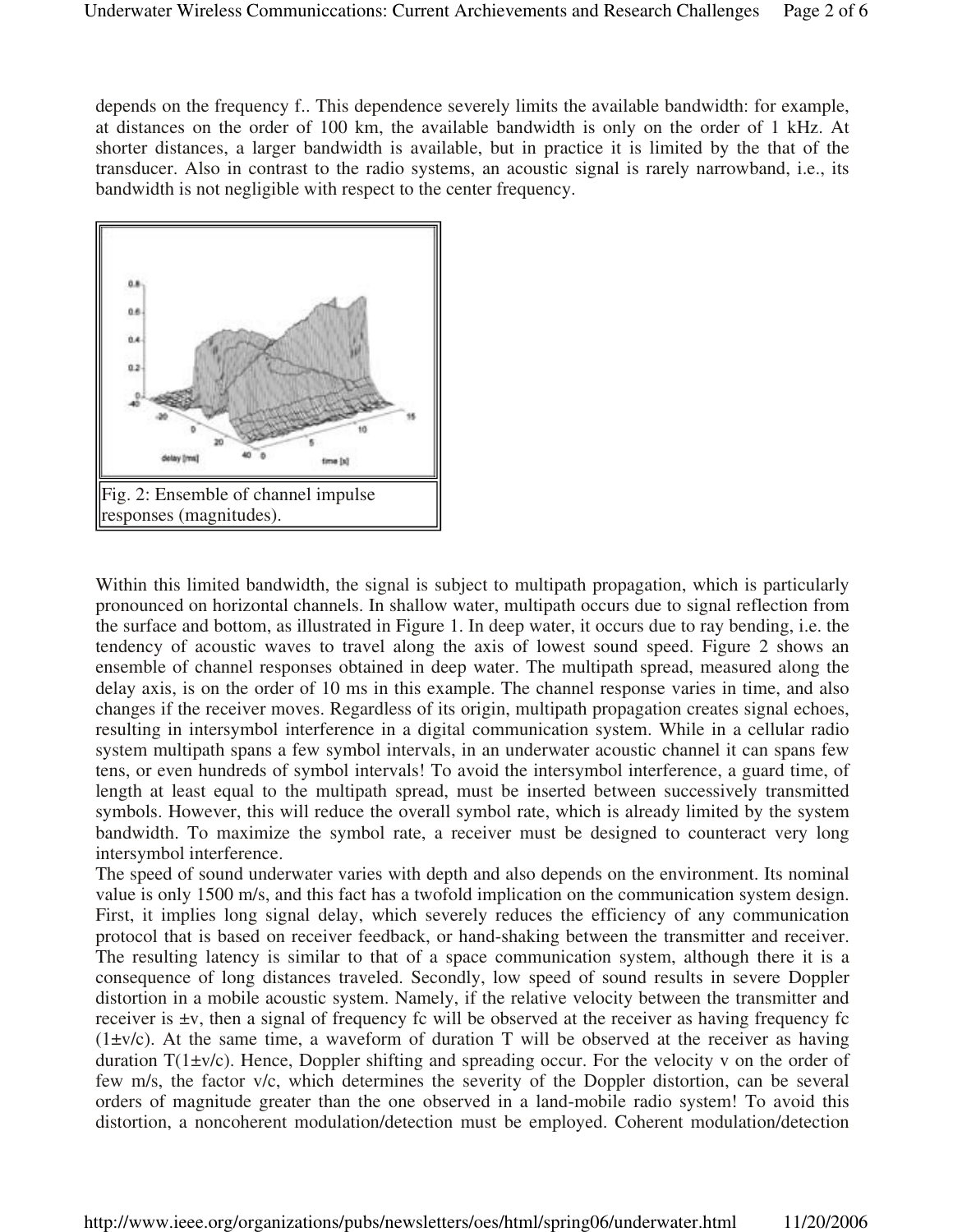offers a far better utilization of bandwidth, but the receiver must be designed to deal with extreme Doppler distortion.

Summarizing the channel characteristics, one comes to the conclusion that an underwater acoustic link combines in itself the worst aspects of radio channels: poor quality of a land-mobile link, and high latency of a space link. In addition, current technology offers limited transducer bandwidth (typically a few kHz, or few tens of kHz in a wideband system), half-duplex operation, and limited power supply of battery-operated instruments.



Acoustic modem technology today offers two types of modulation/detection: frequency shift keying (FSK) with noncoherent detection and phase-shift keying (PSK) with coherent detection. FSK has traditionally been used for robust acoustic communications at low bit rates (typically on the order of 100 bps). To achieve bandwidth efficiency, i.e. to transmit at a bit rate greater than the available bandwidth, the information must be encoded into the phase or the amplitude of the signal, as it is done in PSK or quadrature amplitude modulation (QAM). For example, in a 4-PSK system, the information bits (0 and 1) are mapped into one of four possible symbols,  $\pm 1 \pm j$ . The symbol stream modulates the carrier, and the so-obtained signal is transmitted over the channel. To detect this type of signal on a multipath-distorted acoustic channel, a receiver must employ an equalizer whose task is to unravel the intersymbol interference. Since the channel response is not a-priori known (moreover, it is time-varying) the equalizer must "learn" the channel in order to invert its effect. A block diagram of an adaptive decision-feedback equalizer (DFE) is shown in Figure 3. In this configuration, multiple input signals, obtained from spatially diverse receiving hydrophones, can be used to enhance the system performance. The receiver parameters are optimized to minimize the mean squared error in the detected data stream. After the initial training period, during which a known symbol sequence is transmitted, the equalizer is adjusted adaptively, using the output symbol decisions. An integrated Doppler tracking algorithm enables the equalizer to operate in a mobile scenario. This receiver structure has been used on various types of acoustic channels. Current achievements include transmission at bit rates on the order of one kbps over long ranges (10-100 nautical miles) and several tens of kbps over short ranges (few km) as the highest rates reported to date. On a more unusual note, successful operation was also demonstrated over a basin scale (3000 km) at 10 bps, as well as over a short vertical channel at a bit rate in excess of 100 kbps. The multichannel DFE forms the basis of a high-speed acoustic modem implemented at the Woods Hole Oceanographic Institution. The modem, shown in Figure 4, is implemented in a fixed-point DSP,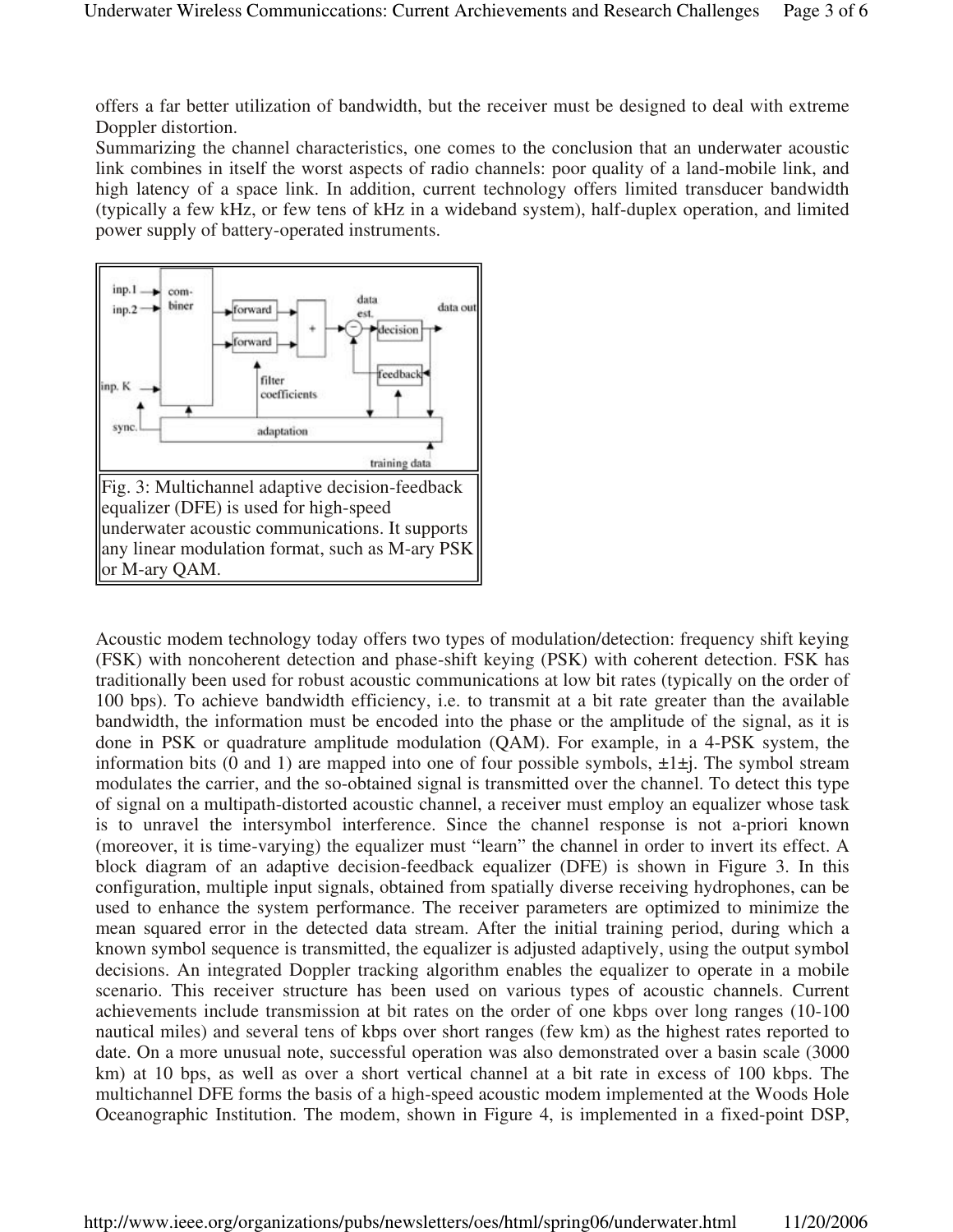with a floating-point co-processor for high-rate mode of operation. When active, it consumes about 3 W in receiving mode, and 10-50 W to transmit. The board measures 1.75 \_ 5 in, and accommodates four input channels. The modem has successfully been deployed in a number of trials, including autonomous underwater vehicle (AUV) communications at 5 kbps.



With advances in acoustic modem technology, sensor technology and vehicular technology, ocean engineering today is moving towards integration of these components into autonomous underwater networks. While current applications include supervisory control of individual AUVs, and telemetry of oceanographic data from bottom-mounted instruments, the vision of future is that of a "digital ocean" in which integrated networks of instruments, sensors, robots and vehicles will operate together in a variety of underwater environments. Examples of emerging applications include fleets of AUVs deployed on collaborative search missions, and ad hoc deployable sensor networks for environmental monitoring.



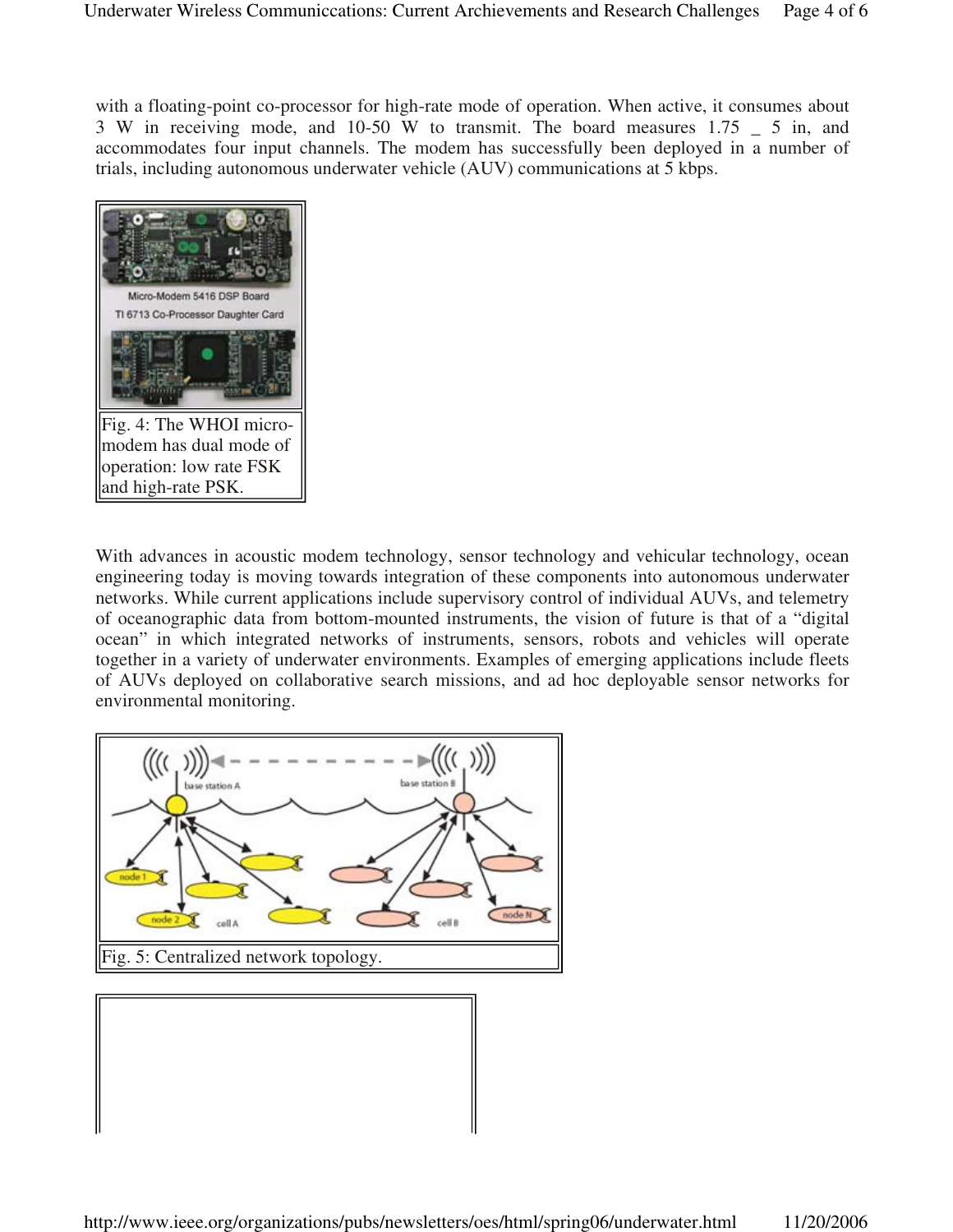

Depending on the application, future underwater networks are likely to evolve in two directions: centralized and decentralized networks. The two types of topologies are illustrated in Figure 5 and Figure 6. In a centralized network, nodes communicate through a base station that covers one cell. Larger area is covered by more cells whose base stations are connected over a separate communications infrastructure. The base stations can be on the surface and communicate using radio links, as shown in the figure, or they can be on the bottom, connected by a cable. Alternatively, the base station can be movable as well. In a decentralized network, nodes communicate via peer-to-peer, multi-hop transmission of data packets. The packets must be relayed to reach the destination, and there may be a designated end node to a surface gateway. Nodes may also form clusters for a more efficient utilization of communication channel.

To accommodate multiple users within a selected network topology, the communication channel must be shared, i.e. access to the channel must be regulated. Methods for channel sharing are based on scheduling or on contention. Scheduling, or deterministic multiple-access, includes frequency, time and code-division multiple-access (FDMA, TDMA, CDMA) as well as a more elaborate technique of space-division multiple access (SDMA). Contention-based channel sharing does not rely on an a-priori division of channel resources; instead, all the nodes contend for the use of channel, i.e., they are allowed to transmit randomly at will, in the same frequency band and at the same time, but in doing so they must follow a protocol for medium-access control (MAC) to ensure that their information packets do not collide. All types of multiple-access are being considered for the underwater acoustic systems. Experimental systems today favor either polling, TDMA, or multiple-access collision avoidance (MACA) based on a hand-shaking contention procedure that requires an exchange of requests and clearances to send (RTS/CTS). Intelligent collision avoidance appears to be necessary in an underwater channel, where the simple principle of carrier sensing multiple access (CSMA) is severely compromised due to the long propagation delay—the fact that the channel is sensed as idle at some location does not guarantee that a data packet is not already in transmission at a remote location.

One of the major aspects of the evolving underwater networks is the requirement for scalability. A method for channel sharing is scalable if it is equally applicable to any number of nodes in a network of given density. For example, a pure TDMA scheme is not scalable, as it rapidly looses efficiency on an underwater channel due to the increase in maximal propagation delay with the area of coverage. In order to make this otherwise appealing scheme scalable, it can be used locally, and combined with another technique for spatial reuse of channel resources. The resulting scheme is both scalable and efficient; however, it may require a sophisticated dynamic network management. In contrast, contention-based channel allocation offers simplicity of implementation, but its